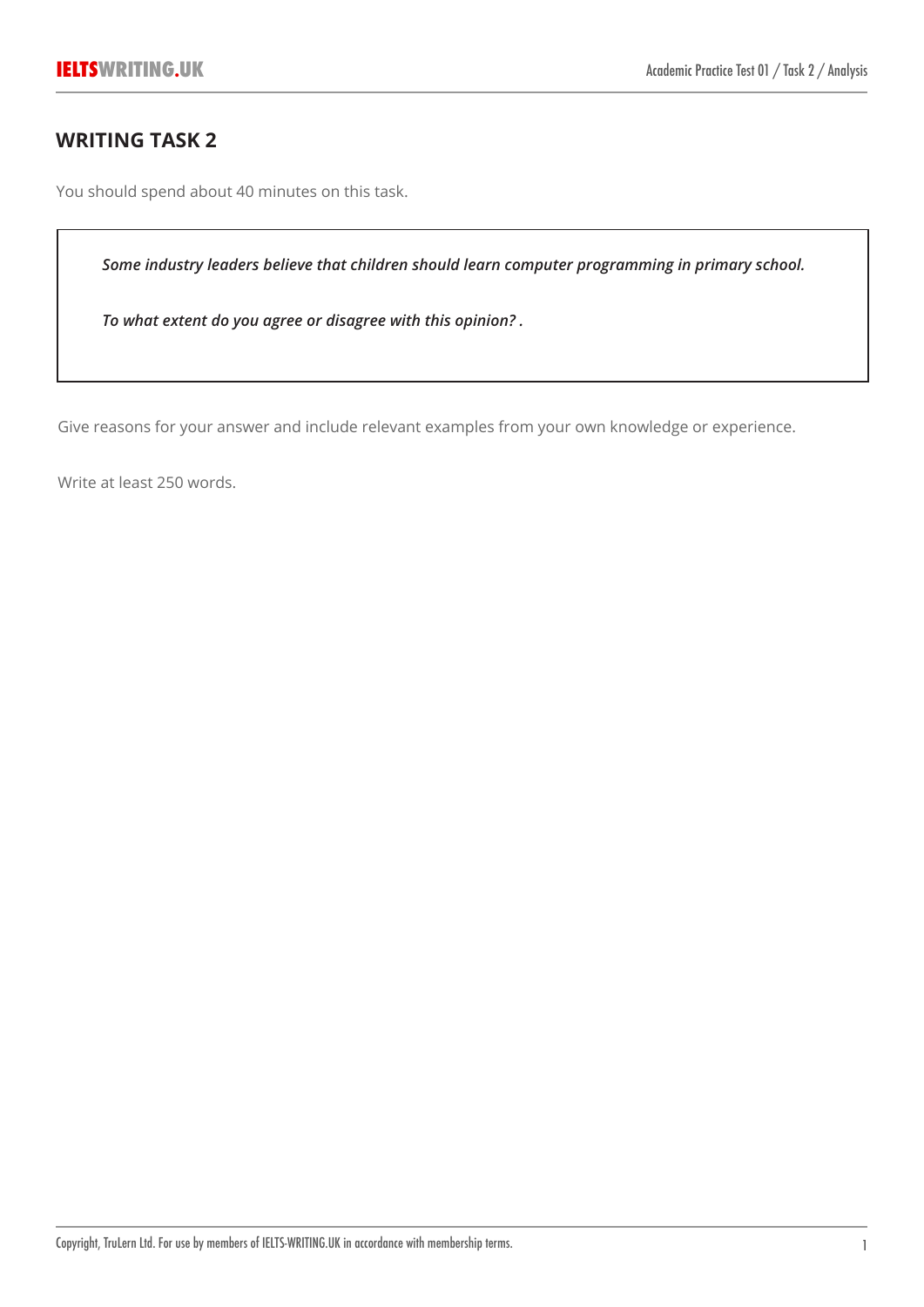#### **MODEL ANSWER 5.5**

Computers are very important now. Computers will also be important in the future. We will need a lot of computer programmer in the future. We have to teach children to be good computer programmers but we should not teach computer programming in primary school.

Children will be very good at computer programming if they study it in primary school. That's why some people from IT companies want to teach computer programming in primary school. They say that it will make their company stronger than companies in other countries.

But primary schools already have to teach many important things. Computer programming is useful for some people, but not many jobs need it. More jobs need children who can write good English or understand mathematics. This means that primary schools have to use their time for those subjects.

Another problem is that classes in primary school usually have only one teacher. This teacher has to teach all subjects. Primary school teachers understand basic English and basic mathematics because they have taught it for a long time. But most primary school teachers do not understand computer programming. If primary schools have to teach computer programming, they will have to hire new teachers or retrain their old teachers. This will take a lot of time and be very expensive. It is much better to wait until children go to high school and they can learn the subject from a real teacher.

To sum up, teaching computer programming in primary school has some good points, but the bad points are more important, so I am against the idea.

(263 words)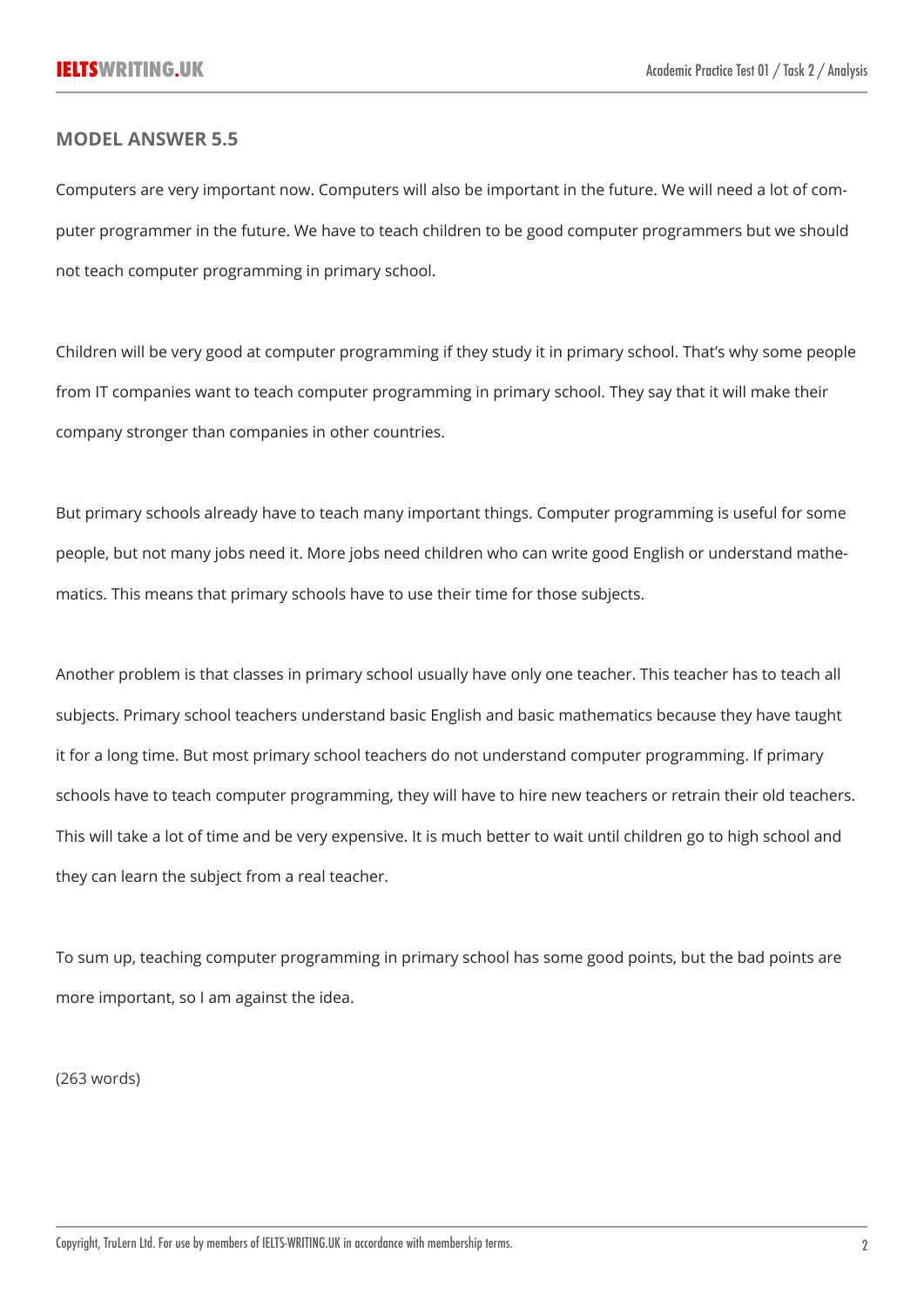## **MODEL ANSWER 5.5 - TASK ACHIEVEMENT**

Computers are very important now. Computers will also be important in the future. We will need a lot of computer programmer in the future. We have to teach children to be good computer programmers but we should not teach computer programming in primary school.

Children will be very good at computer programming if they study it in primary school. That's why some people from IT companies want to teach computer programming in primary school. They say that it will make their company stronger than companies in other countries.

But primary schools already have to teach many important things. Computer programming is useful for some people, but not many jobs need it. More jobs need children who can write good English or understand mathematics. This means that primary schools have to use their time for those subjects.

Another problem is that classes in primary school usually have only one teacher. This teacher has to teach all subjects. Primary school teachers understand basic English and basic mathematics because they have taught it for a long time. But most primary school teachers do not understand computer programming. If primary schools have to teach computer programming, they will have to hire new teachers or retrain their old teachers. This will take a lot of time and be very expensive. It is much better to wait until children go to high school and they can learn the subject from a real teacher.

To sum up, teaching computer programming in primary school has some good points, but the bad points are more important, so I am against the idea.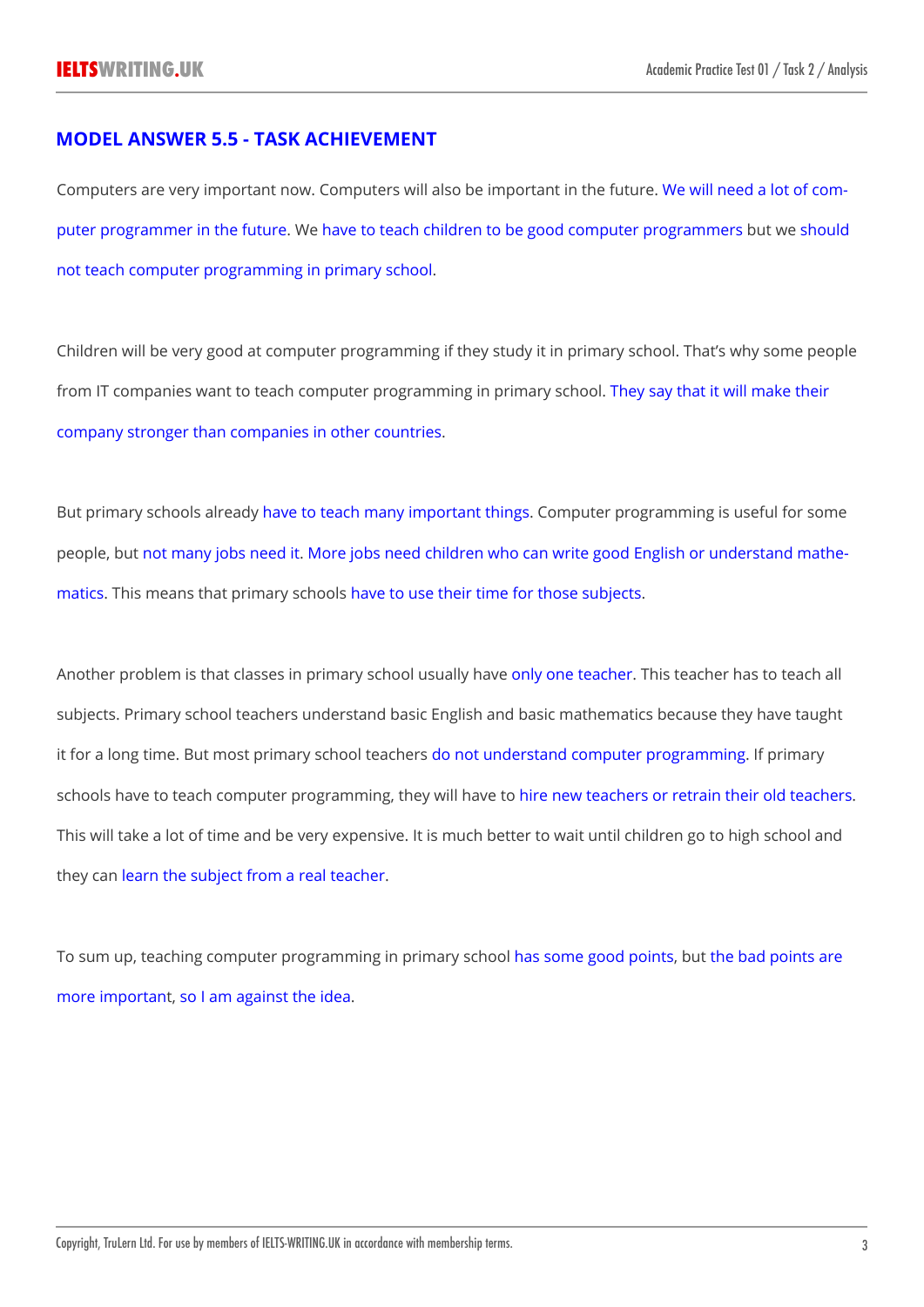### **MODEL ANSWER 5.5 - COHERENCE and COHESION**

Computers are very important now. Computers will also be important in the future. We will need a lot of computer programmer in the future. We have to teach children to be good computer programmers but we should not teach computer programming in primary school.

Children will be very good at computer programming if they study it in primary school. That's why some people from IT companies want to teach computer programming in primary school. They say that it will make their company stronger than companies in other countries.

But primary schools already have to teach many important things. Computer programming is useful for some people, but not many jobs need it. More jobs need children who can write good English or understand mathematics. This means that primary schools have to use their time for those subjects.

Another problem is that classes in primary school usually have only one teacher. This teacher has to teach all subjects. Primary school teachers understand basic English and basic mathematics because they have taught it for a long time. But most primary school teachers do not understand computer programming. If primary schools have to teach computer programming, they will have to hire new teachers or retrain their old teachers. This will take a lot of time and be very expensive. It is much better to wait until children go to high school and they can learn the subject from a real teacher.

To sum up, teaching computer programming in primary school has some good points, but the bad points are more important, so I am against the idea.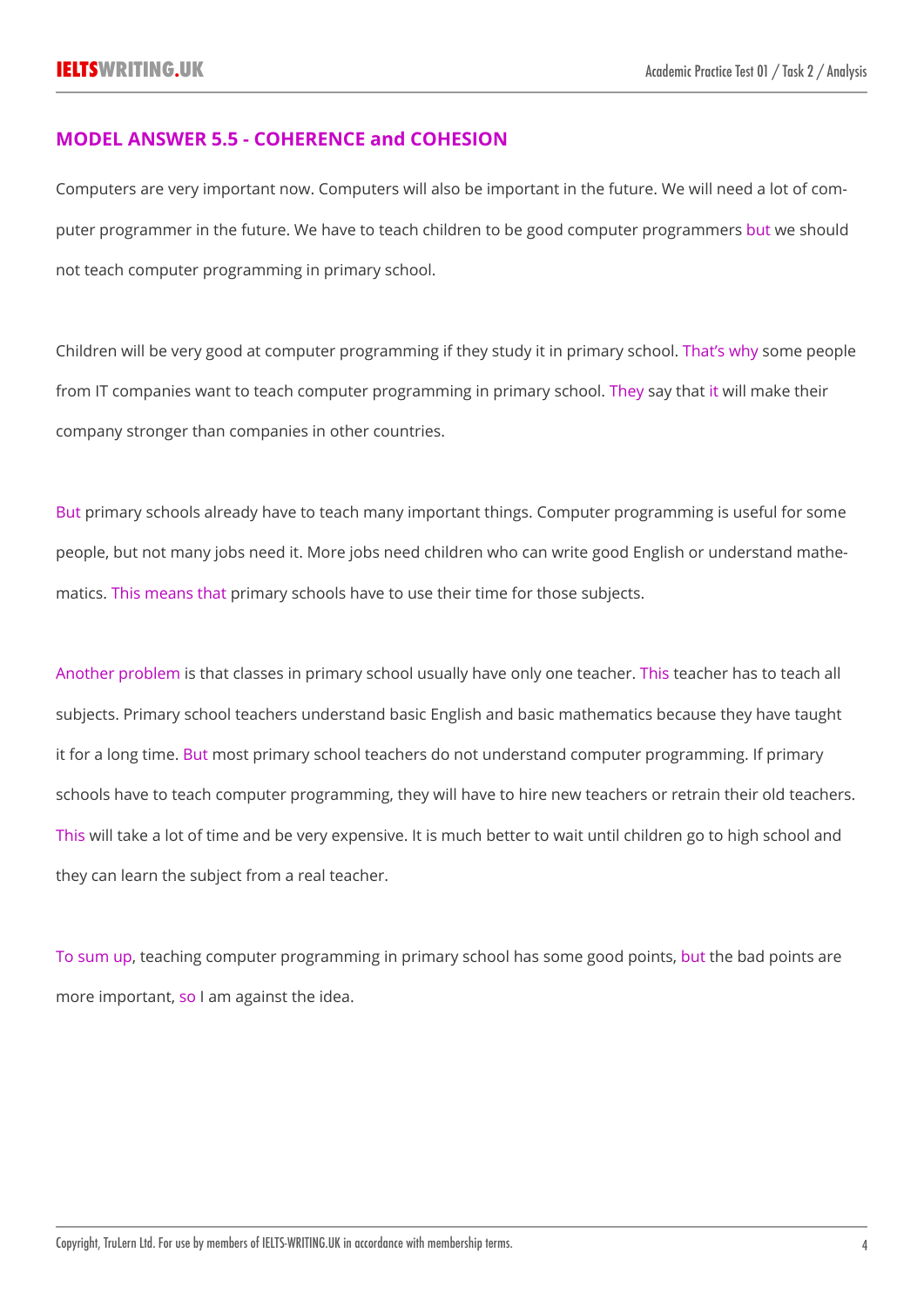## **MODEL ANSWER 5.5 - LEXICAL RESOURCE**

Computers are very important now. Computers will also be important in the future. We will need a lot of computer programmer in the future. We have to teach children to be good computer programmers but we should not teach computer programming in primary school.

Children will be very good at computer programming if they study it in primary school. That's why some people from IT companies want to teach computer programming in primary school. They say that it will make their company stronger than companies in other countries.

But primary schools already have to teach many important things. Computer programming is useful for some people, but not many jobs need it. More jobs need children who can write good English or understand mathematics. This means that primary schools have to use their time for those subjects.

Another problem is that classes in primary school usually have only one teacher. This teacher has to teach all subjects. Primary school teachers understand basic English and basic mathematics because they have taught it for a long time. But most primary school teachers do not understand computer programming. If primary schools have to teach computer programming, they will have to hire new teachers or retrain their old teachers. This will take a lot of time and be very expensive. It is much better to wait until children go to high school and they can learn the subject from a real teacher.

To sum up, teaching computer programming in primary school has some good points, but the bad points are more important, so I am against the idea.